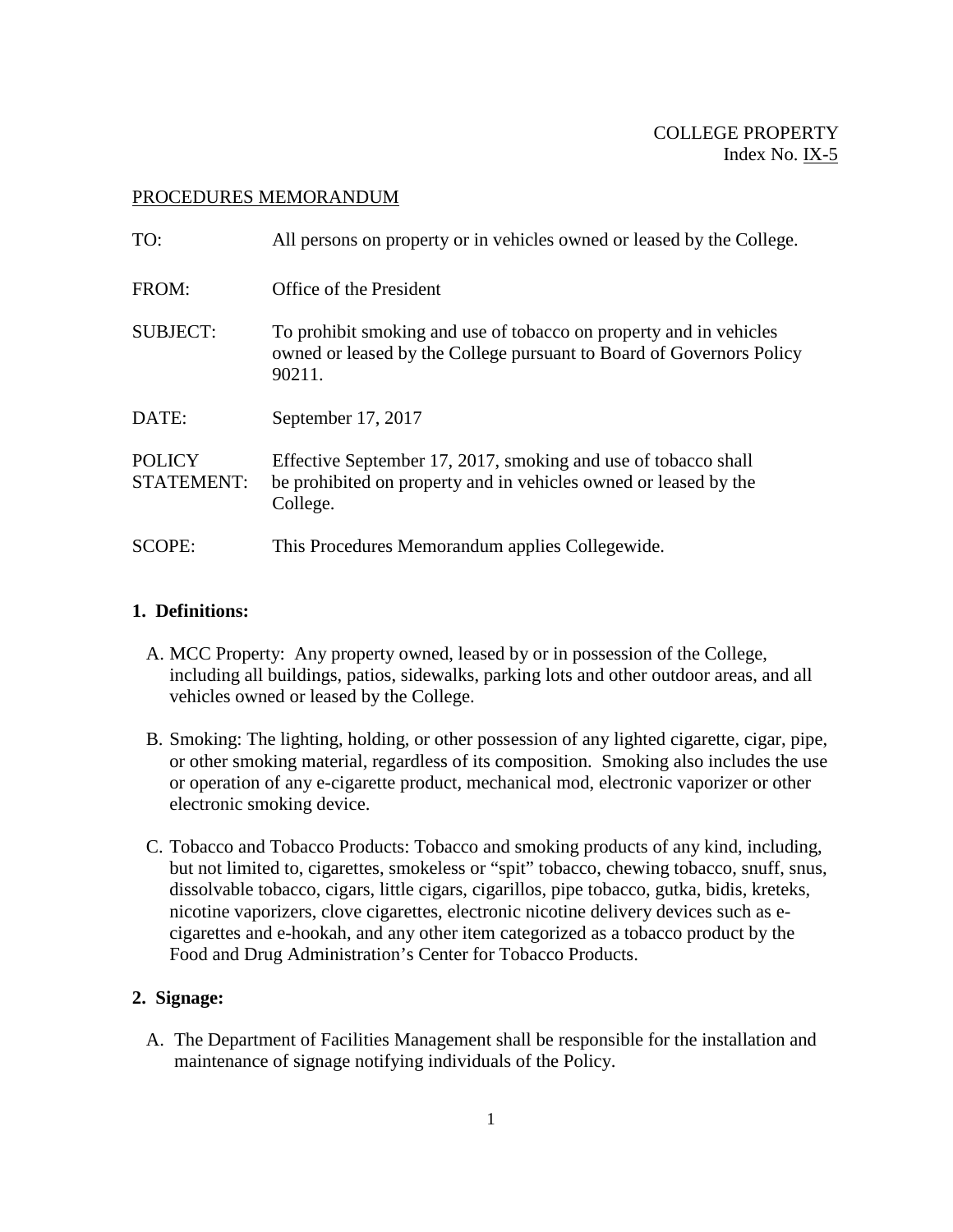B. Signage will be placed on College owned or leased property. Signage may be featured on, but not limited to, College grounds, at entrances to and exits from College buildings, and on/in College owned and leased vehicles. Signage may also be placed in former designated smoking areas and areas where smoking and tobacco use continues beyond the effective date of the Policy.

### **3. Communication:**

- A. It is the responsibility of faculty, staff, and students to proactively and respectfully inform those discovered to be smoking or using tobacco products in violation of the Policy of the prohibition.
- B. The College will provide ongoing communication to new and returning faculty, staff, and students about the College's 100% Smoking and Tobacco Free Policy.

### **4. Compliance:**

- A. It is the responsibility of faculty, staff, students, and visitors to observe, adhere to and respect the College's Smoking and Tobacco Free Policy.
- B. Violation of the College's Smoking and Tobacco Free Policy may result in corrective or disciplinary action. Employees discovered to be in violation of the Policy may be referred to their supervisor, and student violations will be handled under the Student Code of Conduct. Visitors refusing to comply with the College's Smoking and Tobacco Free Policy may be asked to leave College owned or leased property.

### **5. Cessation:**

The College will support faculty, staff, and students in their efforts to become tobacco free. Faculty, staff, and students will be offered smoking cessation resources and information on the dangers of smoking and the use of tobacco and e-cigarette products.

### **6. Exceptions:**

- A. Smoking or use of tobacco for ceremonial purposes, to the extent protected by the American Indian Religious Freedom Act as amended (42 U.S.C. §§1996 and 1996a), in areas and at times designated by the College President or his or her designee for traditional ceremonies.
- B. Smoking or use of tobacco which is permitted for bona fide educational purposes with the prior approval of the College President or the College Vice President for Academic Affairs.
- C. If a facility used or occupied by the College is located upon or within any property or structure not under the exclusive control of the College—such as the property and structure housing the MCC Sarpy Center/La Vista Public Library—then this policy shall